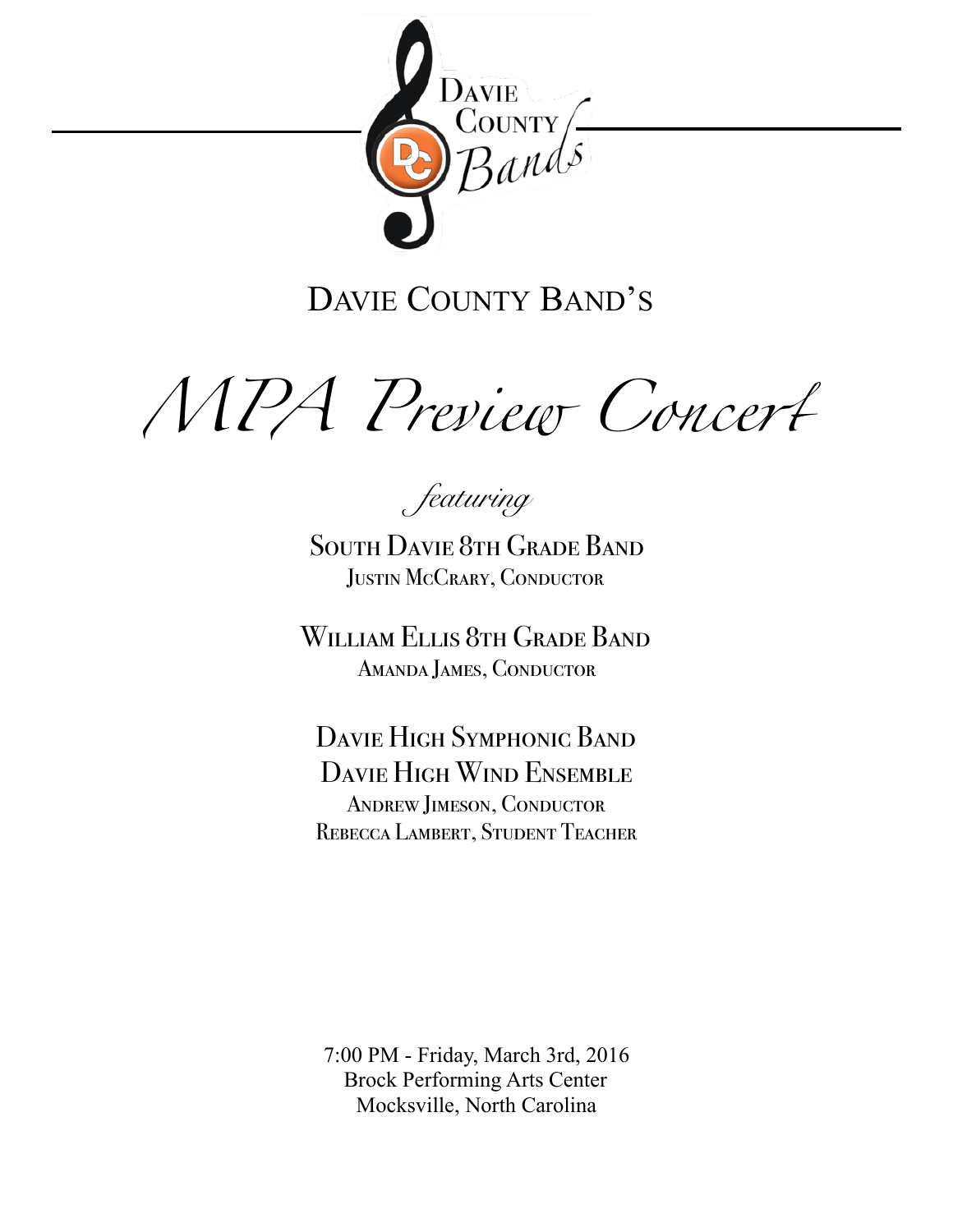Children of the Shrine - *March* by James Swearingen

West Highlands Sojourn - *NC grade 4* by Robert Sheldon

Simple Gifts - *NC grade* 5 by Frank Ticheli

*Wind Ensemble*

Grant them Eternal Rest - *NC grade 6* by Andrew Boysen Jr. *Mvt. I - Introit Mvt. II - Kyrie Mvt. III - Dies Irae Mvt. IV - Sanctus Mvt. V - Agnus Dei* 

Lord Tullamore - *NC grade 6* by Carl Wittrock

A Slavic Farewell - *March* by Vasilij Ivanovitj Agapkin

This year the DHS Wind Ensemble has been chosen to perform in the 2nd annual Presidents Cup hosted by "Pershing's Own" United States Army Band in Washington D.C.. They were chosen along with 99 other high school bands throughout the country to audition and were among the 8 that were chosen to participate. On April 2nd the band will perform a concert in the Hylton Performing Arts center in Manassas, VA. They will also have an opportunity to have a master class with the Principal players of their section and two of the students will be selected to play alongside the Army Band onstage during their performance.

Association in which bands from around the state perform three pieces of music for judges that will rate<br>the band's overall performance based on many factors such as but not limited to tope intenstion The NC Music Performance Assessment is an event sanctioned by the North Carolina Bandmasters the band's overall performance based on many factors such as, but not limited to, tone, intonation, dynamic contrast, rhythmic accuracy, and interpretation.

The high school bands will perform on two separate days beginning at 5:55 PM on Tuesday, March 15th with the Wind Ensemble and the Symphonic Band will perform at 9:30 AM on Thursday, March 17th. Each performance will be held at the Broyhill Civic Center in Lenoir, North Carolina.

> Family members are welcome and encouraged to attend. Directions to this event will be available on the Davie High Band website.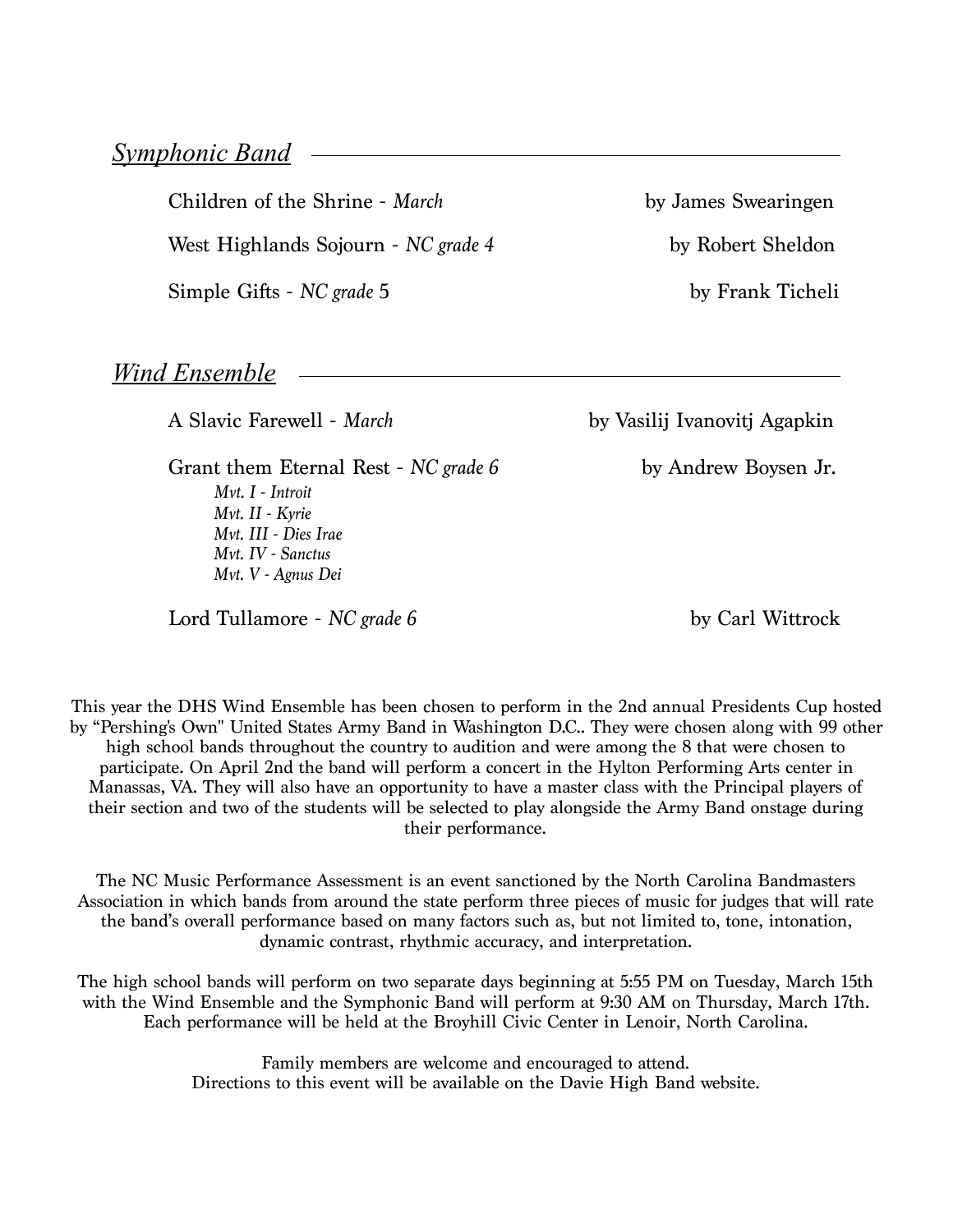### *Davie County High School Bands - Spring 2016*

### *Flute*

Jordan Baity, SB Hannah Baysinger, SB Sarah Chernek, SB Bianca Flores, SB Emily Gosnell, SB Abigail Halverson, SB Sarah Impellizeri, WE Shelby Nelson, WE Cassie Newell, SB Sophie Potts, WEº\* Brooke Smith, WE Mikayla Thomas, WEº\*+ Michelle Werbeck, SB Shelby Williford, WE

### *Oboe*

Makayla Cody, SB\* Adam Conrad, WE\* Kaylan Vogler, WE+

#### *Bassoon*

Kevin Argueta, WE+ Andrew Whitesell, WEº\*

#### *Clarinet*

Avery Boudreau, WE Cindy Calix, WE Adam Conrad, SB\* Dylan Cox, SB Amelia Halverson, WE Angel Hellmandollar, SB Kary Mayes, SB Alex Meader, WE\* Max Meader, SB\* Emily Miller, WE\* Jennifer Ngo, WE Jessica Randolph, WE\* Alex Rodriguez, SB Kristina Shouse, SB Chelsea Strange, WEº+ Rachel Vance, WE\*

*Bass Clarinet*  Julian Hunter, WE

John Passero, WE+

### *Contrabass Clarinet*  Aaron Locklear, WE+

### *Alto Saxophone*

Erin Cartner, SB Nora Larsen, SB Ryan Manson, SB Hailey Molloy, SB Claire Myers, WE+ Madison Stakely, WE\* Blaine Tutterow, WE Nicole Valliere, WE Willie Walker, WE

### *Tenor Saxophone*

Dean Allen, SB Sarah Boudreau, WE\* Wyatte Copeland, SB Aaron Finney, SB Sierra Foster, WE Elizabeth Hunley, SB David Jones, WE Alexis Williams, WE+\*

### *Baritone Saxophone*

David Fletcher, WE+ Zach Seamon, SB

### *French Horn*

Charlie Chapman, WEº+ Ashton Garcia, SB Jonathon Houghton, SB Olivia Kuhnemann, WE\* Victoria Swanson, WE

#### *Trumpet*

Lindsay Aggar, WE Destiny Anders, WE Luke Carter, WE Veronica Garcia, SB John Howard, WE\*º Olivia Kuhnemann, SB Cameron Lee, SB Marceli Lewtek, WE Kerigan Martin, SB Jordan Miller, SB Jacob Morse, SB Andy Renegar, WE Taylor Smith, WE º+

### *Trombone*

Evan Brumbaugh, SB Quinn Collins, WE Christian Hernandez, SB Caleb Lanning, WE+ Andrew Lawrence, WE Garrett Penley, WE

### *Euphonium*

Wesley Burton, SB Elaina Burr, WEº Brandon Dwyer, SB Kirsten Freeman, WEº\* Alec Pfeifer, WE+ Tyler Zickmund, WE

### *Tuba*

Justin Boardwine, SB Sam Bowles, SB Austin Lowery, WE\*+

### *String Bass*

Micah Carroll, WE Zane Hollomon, WE

### *Percussion*

Brittany Billings, SB Paige Carter, WE Elijah Caudill, SB Stephon Dalton, WE Meghan Donley, WE\* Ben Fouts, WE Austin Hamm, WEº\* Brynn Howard, WE Jacob Juarez, WE Wyatt Kuhnemann, SB Tabitha Nicholson, SB Trinity Scarlett, WE Korbin Smith, SB Allison Staley, WEº\*+

*Symbols Indicate -*  \* - Senior  $\circ$  - Tri-M + - Principal SB - Symphonic Band WE - Wind Ensemble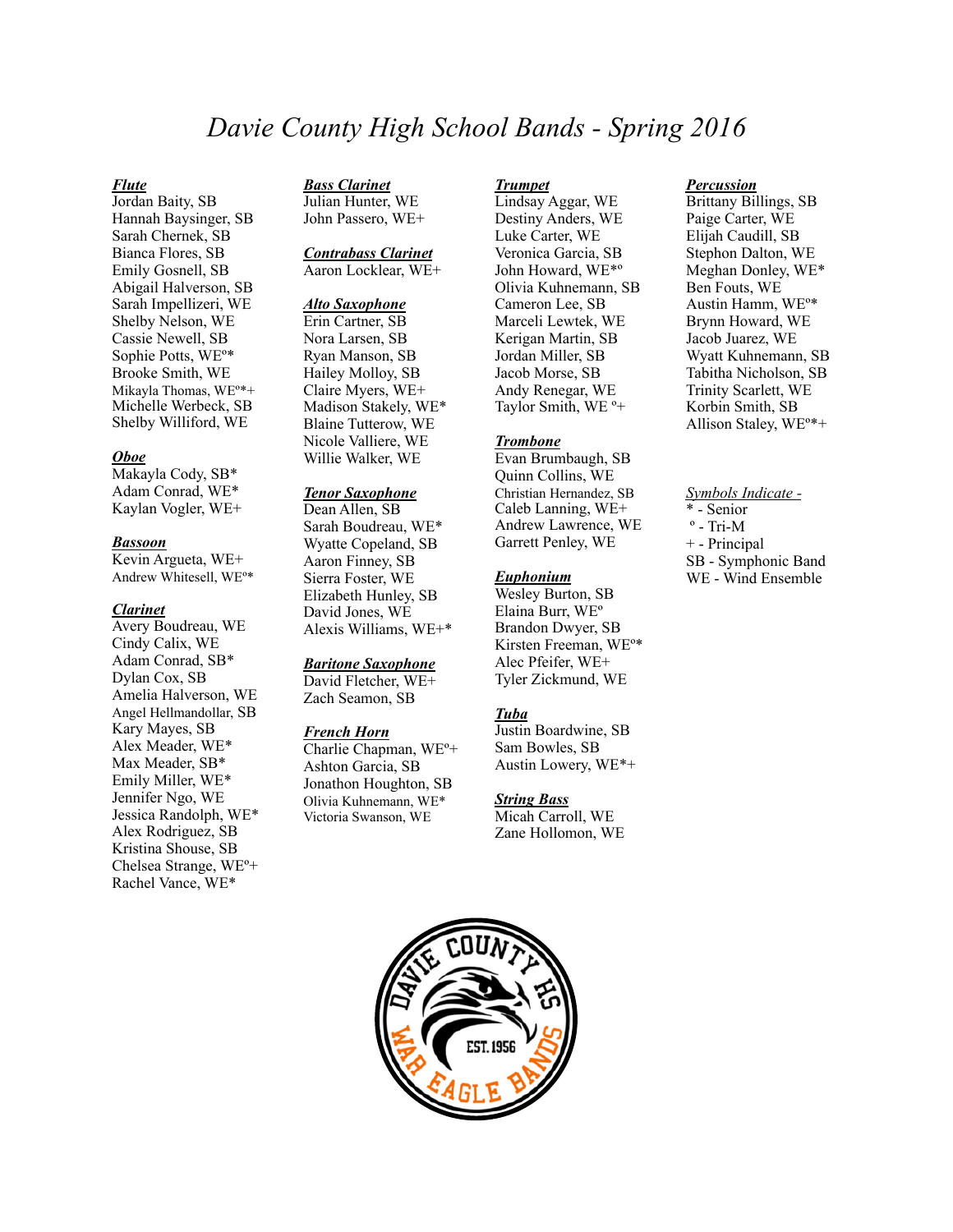All-Phase Heating & Cooling, Inc. Ashley Furniture Blaise Baptist Church Brian Andrews Center United Methodist Church Cornerstone Christian Church Davie Construction Company DC Home Builders Association Edward Falls Renegar Filet of Chicken Glenn Cook Harry and Lois Myers

Halverson Family HLM Construction Ingersoll Rand John and Elizabeth Bumgarner Pam and Frank Bahnson Parker & Parker Attorneys Sammy Phillips Electric Sonny and Hilda Kurfees Sonshine Girls Trailers of the East Coast Vanguard Furniture Village Inn Yadtel

### *Special Thanks to*

Dr. Darrin Hartness, Davie County Schools Superintendent The Davie County Board of Education Davie High School Administration and Staff Davie County Schools Fine Arts Department Davie High School Band Booster Association Mike Donovan, 421 Music Studio - CD & DVD The Brock Performing Arts Center & The Davie Arts Council Edwin Owens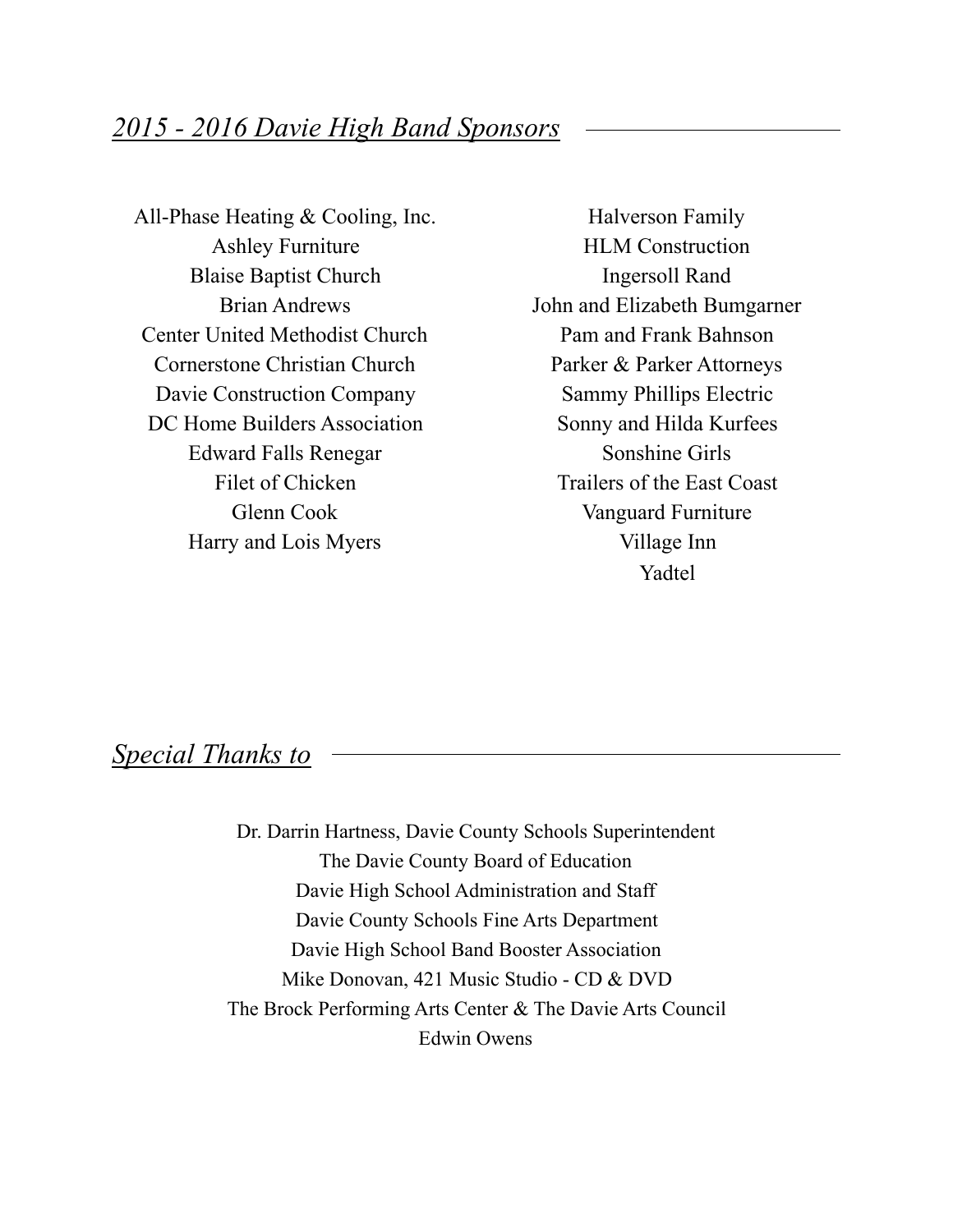

### *South Davie 8th Grade Band*

The Golden Eagle - *March* by James Swearingen

Arabian Dances - *NC grade 3* by Roland Barrett

Silverbrook - *NC grade 3* by Michael Sweeney

# *South Davie Middle School Band Members*

### *Flute*

Nolan Crotts Katelyn Hall Cassidy Kluttz Alexis Lyons Katlyn McCoy Mollie Russell

*Oboe*  McKayla Stokes

### *Clarinet*

Kayana Caldwell Shayla Edmonds Cielo Pina-Arroyo Jake Renegar Samantha Repreza Allyson Ruiz-Turcios Michael Rutherford

*Bass Clarinet*  Kenan Boswell Malik Polk

*Alto Saxophone*  Sadie Dillon Samuel Rosenquist

*Tenor Saxophone*  Leslie Martinez

*Baritone Saxophone*  Ella West

*French Horn*  Abigail Brown Luca Iacopi Jake Linville

### *Trumpet*  Zavion Brown

Caleb Livengood Joel McLaughlin Courtney Neely Isaiah Teasley

*Trombone*  Armando Garcia Adam Gledhill Devon Sanchez Michael Werbeck

### *Euphonium*

Jessie Chaffin Joeseph Chor Zachary Shuskey

### *Tuba*

Bishop Norman Adrian Romero Maxwell Sellers

### *Percussion*

Chandler Carter Matthew Daniel Rachel Jordan Alayna Smith Jackson Stout

The South Davie Middle School Band will perform at 3:15 PM on Tuesday, March 22nd at the Broyhill Civic Center in Lenoir, North Carolina. 1913 Hickory Blvd. SE Lenoir, NC 28645

Family members are welcome and encouraged to attend.